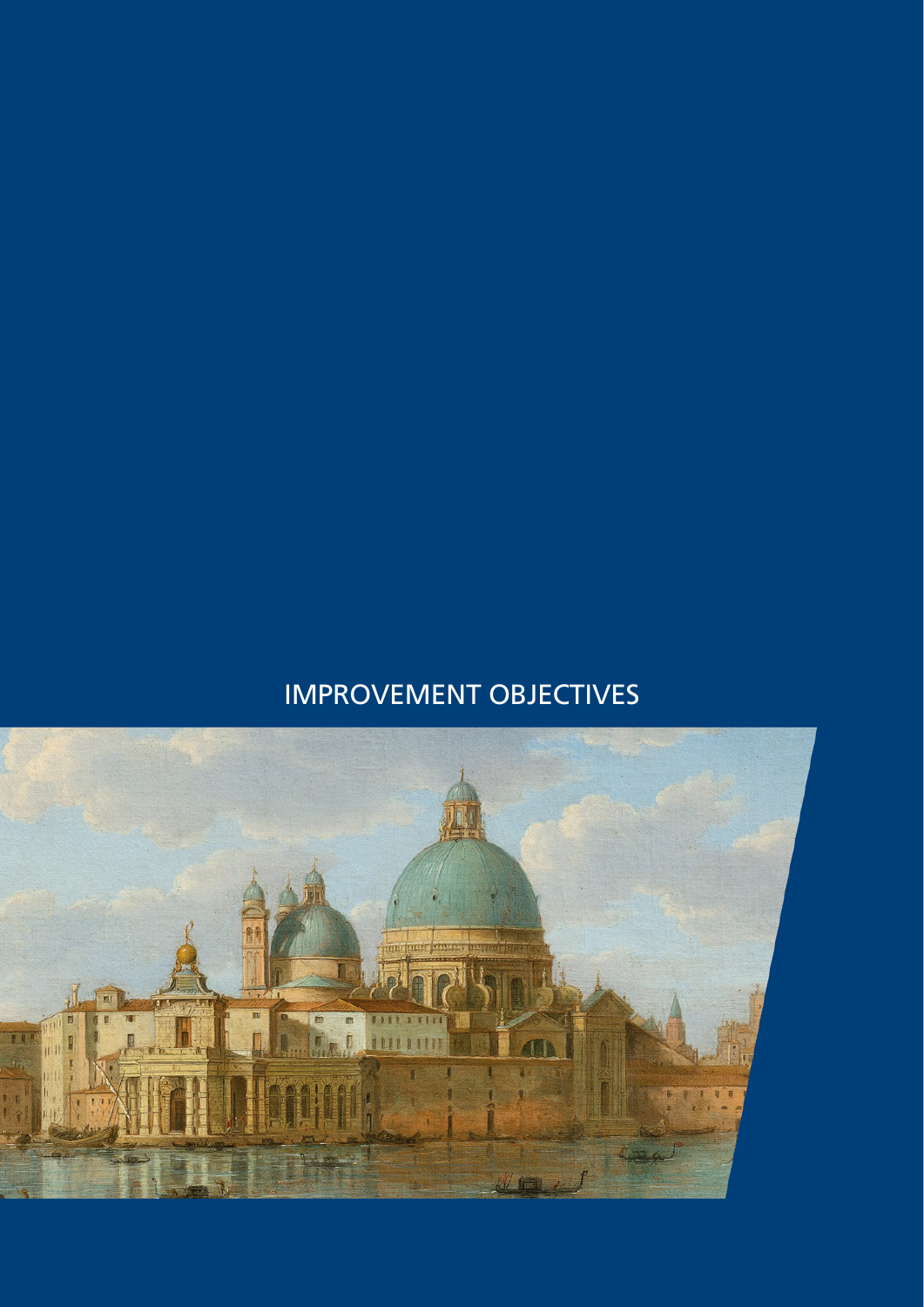## Improvement Objectives

## **THE GUIDELINES OF THE 2014-2017 BUSINESS PLAN**

The commitments undertaken by Intesa Sanpaolo through the 2014-2017 Business Plan are aimed at a solid and sustainable creation and distribution of value. These are the results of our activities as compared with the goals we set ourselves for 2017:

| <b>Commitments made</b>                                                                             | 2016 results                                                                                      | <b>Results 2014-2016</b>                                                                                                                                                        | 2017 objectives                                                                                                                  |
|-----------------------------------------------------------------------------------------------------|---------------------------------------------------------------------------------------------------|---------------------------------------------------------------------------------------------------------------------------------------------------------------------------------|----------------------------------------------------------------------------------------------------------------------------------|
| THE BANK AS GROWTH DRIVER                                                                           |                                                                                                   |                                                                                                                                                                                 |                                                                                                                                  |
| <b>Creating value</b>                                                                               |                                                                                                   |                                                                                                                                                                                 |                                                                                                                                  |
| Dividends (bn)                                                                                      | 3                                                                                                 | $6.6(*)$                                                                                                                                                                        | $10(*)$                                                                                                                          |
| <b>Real-economy bank</b>                                                                            |                                                                                                   |                                                                                                                                                                                 |                                                                                                                                  |
| MLT credit for real<br>economy (bn)                                                                 | 56                                                                                                | $137 (*)$                                                                                                                                                                       | $170(*)$                                                                                                                         |
| <b>HOW WE DO BUSINESS</b>                                                                           |                                                                                                   |                                                                                                                                                                                 |                                                                                                                                  |
| Banca dei Territori<br>Service Model                                                                | Fully operational                                                                                 | A number of initiatives were<br>implemented both from the<br>organisational standpoint, with<br>regard to product innovation<br>and concerning customer service<br>improvements | Strengthening and simplification of<br>the Banca dei Territori model                                                             |
| Corporate simplification                                                                            | Incorporation of two Banca dei<br>Territori banks into Intesa Sanpaolo                            | Mediocredito Italiano incorporated<br>6 product companies.<br>9 mergers of regional banks into the<br><b>Parent Company</b>                                                     | Creation of the SME Finance Hub and<br>reduction of the number of banks<br>belonging to the Banca dei Territori<br>Division to 6 |
| Local bank abroad for<br><b>Italian businesses</b>                                                  |                                                                                                   |                                                                                                                                                                                 |                                                                                                                                  |
|                                                                                                     | Three subsidiaries opened abroad<br>(Abu Dhabi, Doha and the<br>Representative Office in Jakarta) | Six subsidiaries opened abroad                                                                                                                                                  | Leading bank in Italy for supporting<br>the internationalisation of enterprises                                                  |
| <b>Simple and innovative</b><br>bank and development<br>of an integrated multi-<br>channel platform |                                                                                                   |                                                                                                                                                                                 |                                                                                                                                  |
| <b>Customers with Banca</b><br>dei Territori multi-channel<br>contracts (m)                         | 6.4                                                                                               | $+1.6$ since start 2014                                                                                                                                                         | 7.9                                                                                                                              |